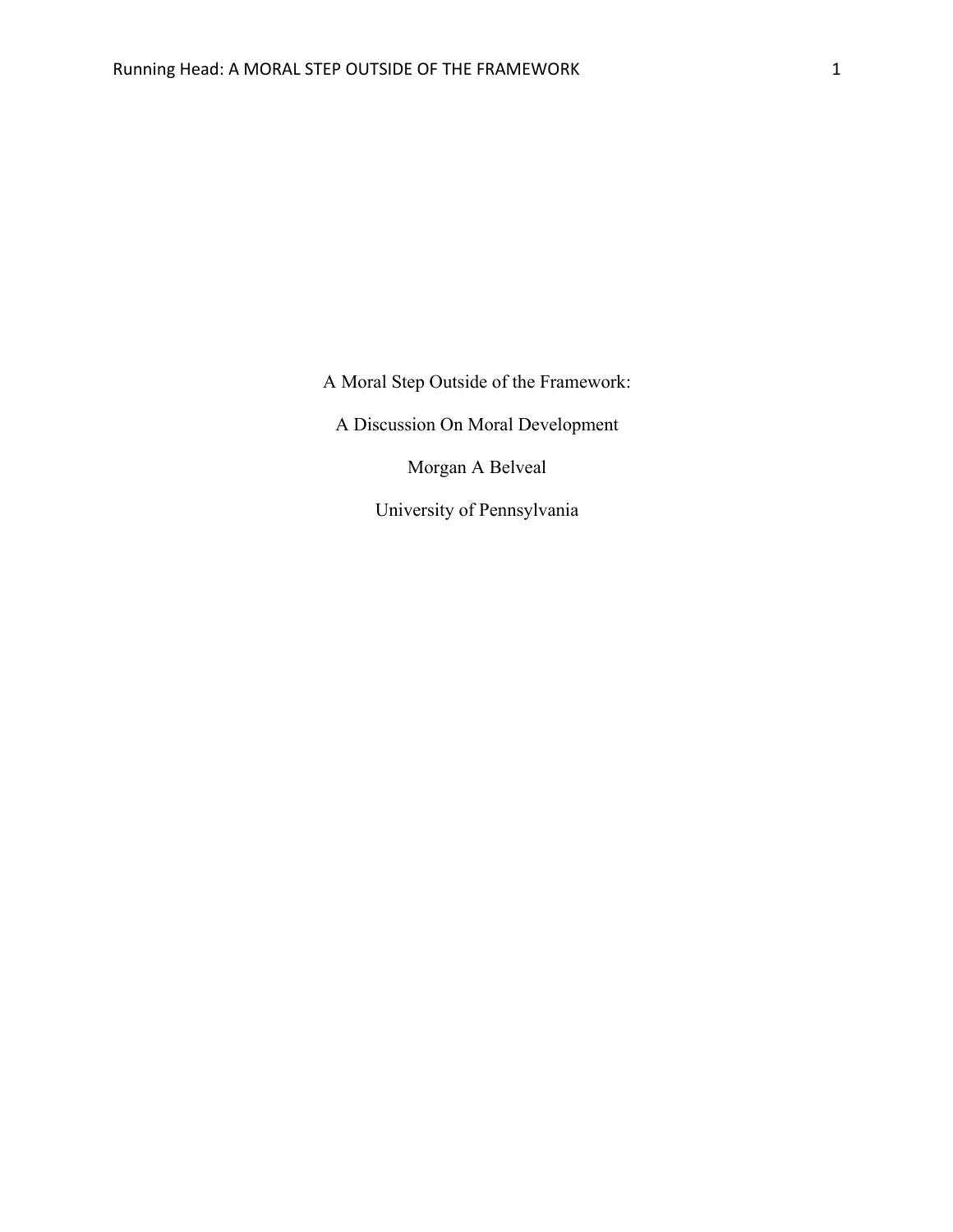The discussion of morality is one that sounds different in the contexts of academia than it does on the streets of America. Literate representation of morality lives in the lexicons of most people in the world. However, what makes the discussion of morality rigorous is the lack of agreement in academia regarding the development and application of morality. In general, there is a significant lack of cross cultural research into morality. Further, the fields reliability on isolated stages in morality restricts the field to traditional interpretations of development. In addition, the field of morality and moral development is particularly interested in framing the morality of children in an adult framework. The field of moral development will advance the rhetoric if it increases the amount of cross cultural research, challenges the idea of stage isolation, and proposes a new child focused framework of morality.

I would make the argument that morality is universal across all of humanity. What is not universal is the definition of morality and the mechanisms behind its development. International research, especially in non OECD nations, is rare in every discipline. The research is expensive and often considered to be nontransferable to Western academia. As a result, the vast majority of research is conducted in the west and then is forced to apply to people in different countries. Some research is much more generalizable, for example sensorimotor development. However, the concept of morality is much more challenging. I would argue that each person has a very different definition of moral maturity. This innately makes research difficult. Without a unified definition of moral maturity, we do not have a framework through which we can assess and evaluate the change mechanisms responsible for morality.

As morality develops through childhood, the culture's expectations of goodness are passed on through a set of norms and rules. If this is the basis upon which children are developing their morality, then it is clear that this field of cognitive development is one of the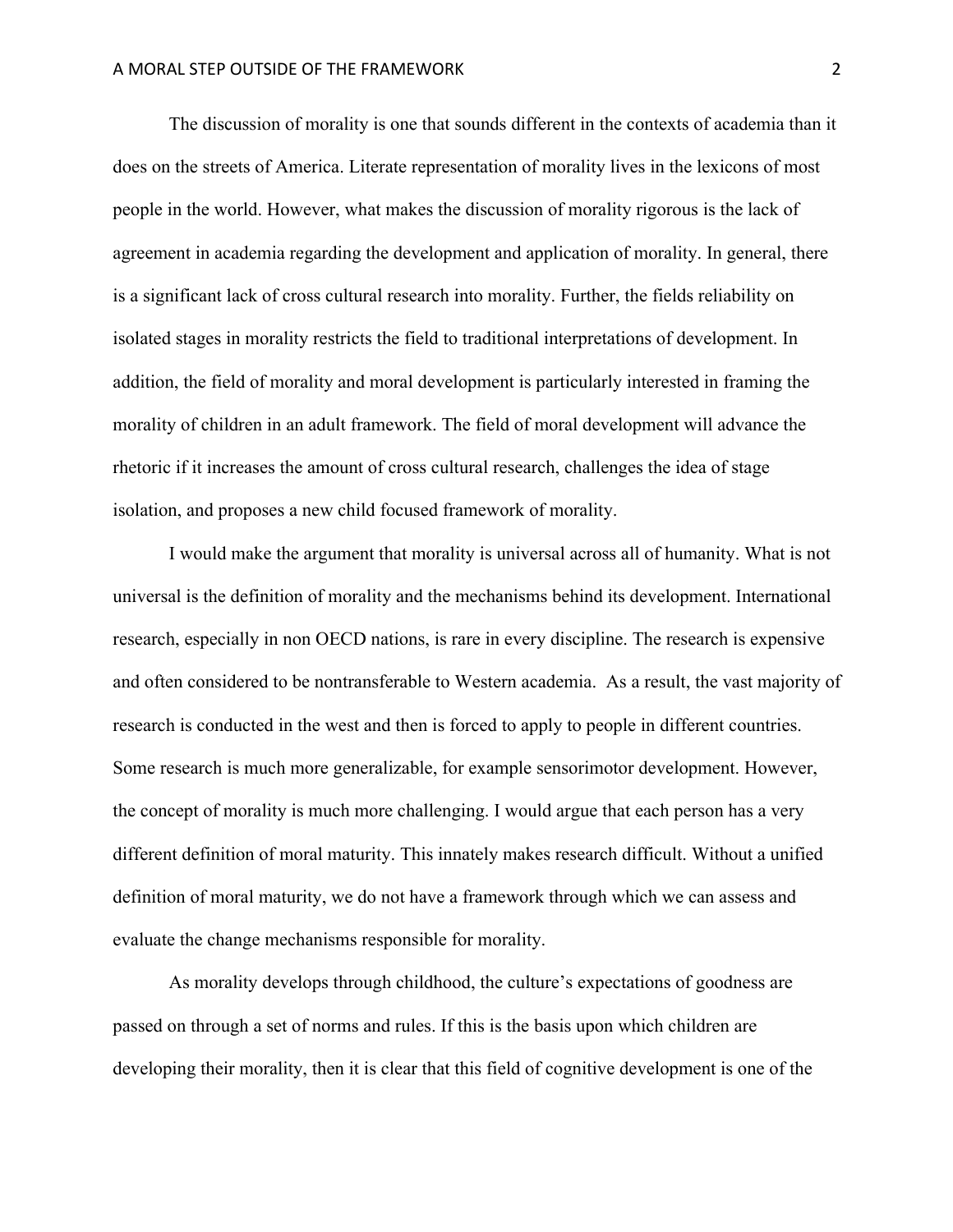## A MORAL STEP OUTSIDE OF THE FRAMEWORK **3** 3

most contextually influenced and bears one of the lowest generalizability thresholds. From culture to culture, definitions of morality will change and the importance of morality will also shift. At this stage however, it does the field no justice to simply start researching morality in countries around the world. If we apply the current state of morality research to other cultures, we will restrict ourselves to viewing their morality through a western framework. Instead we need to reassess the uniformity of morality and design a new framework from the ground up for nonwestern cultures.

The field of development is focused on identifying stages that can be used to track development over time. This method of development may be overextended when it is applied to moral development. For the most part, Krebs (2005) discusses the flaws in Kohlberg's interpretation of stage morality. Krebs (2005) even goes so far as to challenge the idea of stages in moral development. I agree with Krebs on this challenge. I think that morality acts more like a tool belt than an expanding skill and moral based skills are applied to different situations. Instead of developing in stages, children acquire moral tools and then, with practice, they apply them appropriately to different situations. The stage theory is based almost completely on the mechanisms behind moral decision making in hypothetical situations which lack external validity. In actuality, Krebs (2005) suggests that it isn't until adulthood that people become rigid in the moral skills they utilize. This implies a drastically different morality framework for children and adults and, unique to this area of cognitive development, it implies a distinctive developmental path.

In the majority of the field of development, childhood is viewed as a means to an end of adulthood. We develop physically and emotionally progressively through childhood until we achieve adulthood. For morality, I challenge the idea that childhood is simply a means to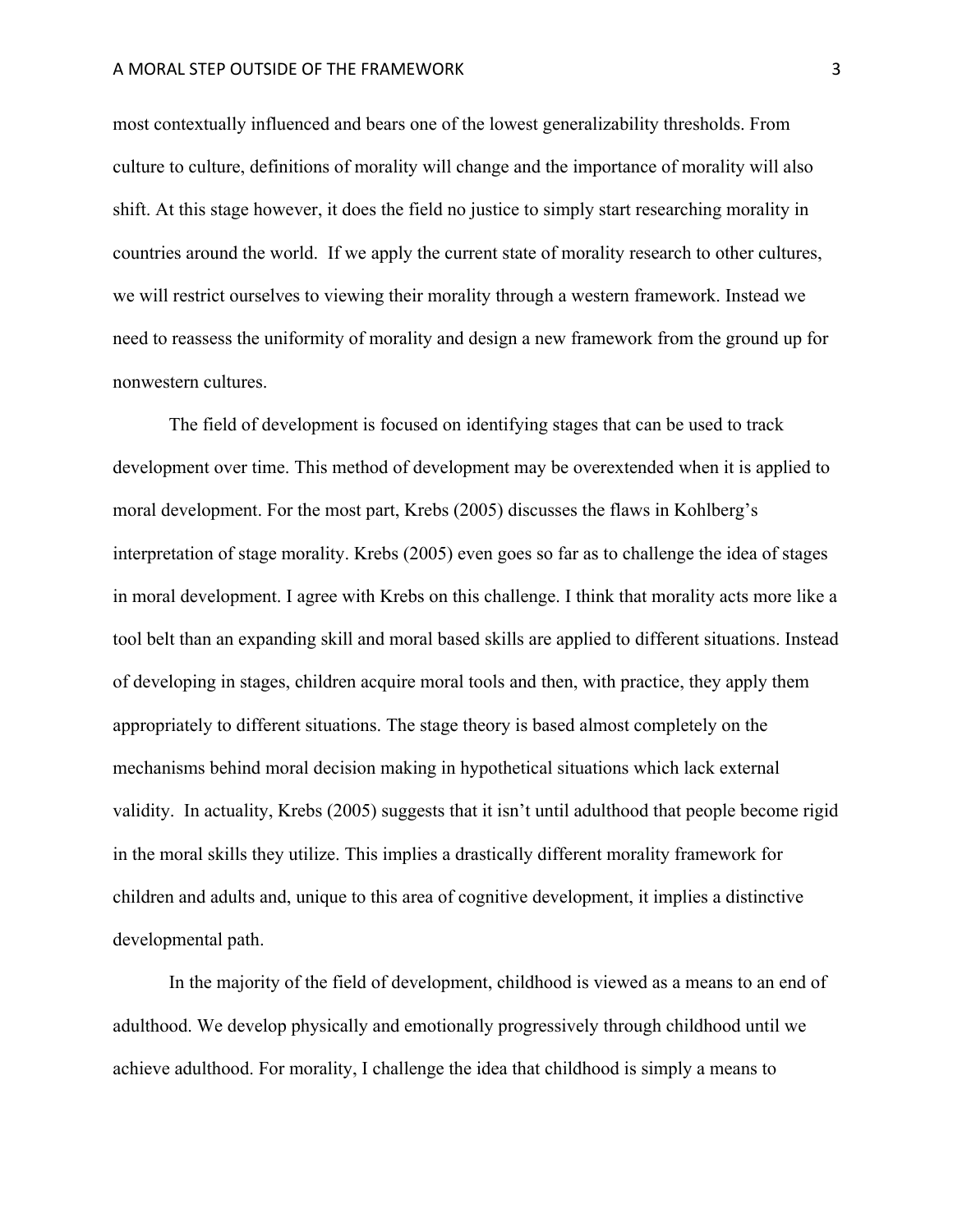## A MORAL STEP OUTSIDE OF THE FRAMEWORK **A** A MORAL STEP OUTSIDE OF THE FRAMEWORK

adulthood. I propose a new framework for morality that looks as childhood morality development as a completely separate development track from that of adulthood morality development. The research in the field of morality development utilizes an adult framework to assess a child's morality. In this framework, we have no option but to see children as either having or not having adult morality. As an alternative, the field would benefit from looking at childhood independently from adulthood. Using case studies in adult free spaces such as adventure playgrounds, researchers could assess which morals are important to children and what mechanisms they employ to develop and make decisions about their own experiences in childhood. The morality of childhood is completely reliant on context and social interactions. Sequentially, I would argue that adult morality does not develop from a blank slate as childhood morality but instead signals the beginning of a shift away from external morality and towards internal morality.

The field of morality development is divided on many fronts. The lack of a cross culturally coherent lexicon makes research expansion difficult and the current frameworks make explanatory research nearly impossible. In response, I propose the addition of cross cultural foundation research, a challenge of the idea of stage isolation, and the development of a completely new and child focused framework for exploring morality.